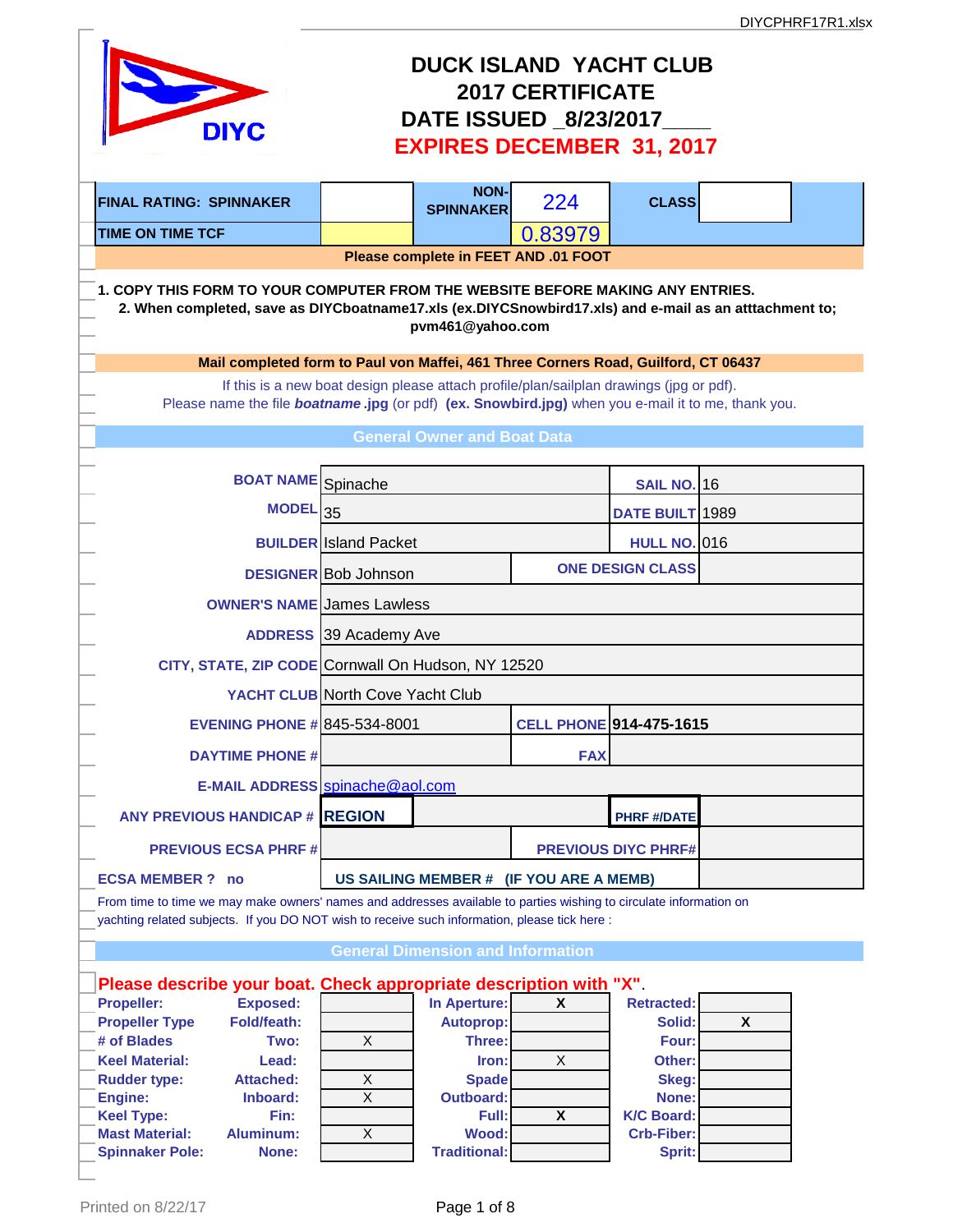| In which fleet do you want to be scored;                                                                                                                                                                                                                                                                                                                 | <b>SPINNAKER</b>                                                                                                                                                                                                                 | <b>NON-SPINNAKER</b>         | X |
|----------------------------------------------------------------------------------------------------------------------------------------------------------------------------------------------------------------------------------------------------------------------------------------------------------------------------------------------------------|----------------------------------------------------------------------------------------------------------------------------------------------------------------------------------------------------------------------------------|------------------------------|---|
| Do you want a Spinnaker Handicap                                                                                                                                                                                                                                                                                                                         | <b>YES</b>                                                                                                                                                                                                                       | X<br><b>NO</b>               |   |
| <b>MUST HAVE A SPINNAKER FOR YES ANSWER</b>                                                                                                                                                                                                                                                                                                              |                                                                                                                                                                                                                                  |                              |   |
| Unless standard for a class, unpenalized mainsail girth shall be limited as follows:                                                                                                                                                                                                                                                                     | MGT (7/8 leech) shall not exceed .22E<br>MGU (3/4 leech) shall not exceed .38E<br>MGM (1/2 leech) shall not exceed .65E<br>MGL (1/4 leech) shall not exceed .90 E<br>Headboard shall not exceed the greater of 0.04E or 0.5 feet |                              |   |
| Mainsails exceeding these dimensions must be declared, and will be penalized on an individual basis.                                                                                                                                                                                                                                                     |                                                                                                                                                                                                                                  |                              |   |
| Do your mainsail Girth dimensions exceed limits stated above and or exceed your class mainsail                                                                                                                                                                                                                                                           |                                                                                                                                                                                                                                  |                              |   |
| Girths?                                                                                                                                                                                                                                                                                                                                                  | If yes, Please provide mainsail dimension below.                                                                                                                                                                                 |                              |   |
| MGT:<br>______, MGU:____________, MGM:______________, MGL:__                                                                                                                                                                                                                                                                                             |                                                                                                                                                                                                                                  |                              |   |
|                                                                                                                                                                                                                                                                                                                                                          |                                                                                                                                                                                                                                  |                              |   |
|                                                                                                                                                                                                                                                                                                                                                          | <b>RIG AND SAIL DIMENSIONS</b>                                                                                                                                                                                                   |                              |   |
| <b>Overall hull length</b><br><b>Foretriangle base</b>                                                                                                                                                                                                                                                                                                   | <b>LOA</b><br><b>DRAFT</b><br>38.00<br><b>BALLAST</b><br>44.33                                                                                                                                                                   | 4.50<br>8000                 |   |
| <b>Boat J dimension</b>                                                                                                                                                                                                                                                                                                                                  | <b>WPL</b><br>17.00                                                                                                                                                                                                              |                              |   |
| <b>Boat P dimension main hoist</b>                                                                                                                                                                                                                                                                                                                       | <b>TPS</b><br>P<br>37.50                                                                                                                                                                                                         |                              |   |
| <b>Banded main foot length E</b>                                                                                                                                                                                                                                                                                                                         | Е<br>14.00                                                                                                                                                                                                                       | <b>PY</b>                    |   |
| <b>Displacement in pounds</b>                                                                                                                                                                                                                                                                                                                            | 17500<br>Disp.                                                                                                                                                                                                                   | EY                           |   |
| <b>Length waterline</b>                                                                                                                                                                                                                                                                                                                                  | <b>SPL</b><br><b>LWL</b><br>30.00                                                                                                                                                                                                |                              |   |
| <b>Maximum beam</b>                                                                                                                                                                                                                                                                                                                                      | 12.00<br><b>Beam</b>                                                                                                                                                                                                             | <b>ISP</b>                   |   |
| <b>LARGEST HEADSAIL USED (LP TO NEAREST .01FT)</b>                                                                                                                                                                                                                                                                                                       | 22.10                                                                                                                                                                                                                            |                              |   |
| <b>LARGEST SYMMETRIC SPINNAKER</b>                                                                                                                                                                                                                                                                                                                       | <b>GIRTH:</b><br>0.00                                                                                                                                                                                                            | SL:<br>0.00                  |   |
| <b>LARGEST ASYMMETRIC SPINNAKER</b>                                                                                                                                                                                                                                                                                                                      | AMG:<br>0.00<br>0.00<br>SLE:                                                                                                                                                                                                     | SLU:<br>0.00<br>ASF:<br>0.00 |   |
| DO YOU HAVE A CODE-ZERO SPINNAKER                                                                                                                                                                                                                                                                                                                        | NON-SPINNAKER                                                                                                                                                                                                                    |                              |   |
| <b>IS YOUR ONLY SPINNAKER AN ASYMMETRICANON-SPINNAKER</b><br>FLOWN ONLY FROM THE JIB TACK (NEVER A POLE)<br><b>FLOWN ONLY FROM STANDARD SPINNAKER POLE</b><br>FLOWN ONLY FROM SPRIT, (ANSWER QUESTIONS<br><b>BELOW)</b><br><b>Square Meters</b><br><b>Measurements are in;</b><br>If sprit-flown, sail area of largest, standard asym specified by mfg = | NON-SPINNAKER<br>NON-SPINNAKER<br>NON-SPINNAKER<br><b>Square Feet</b>                                                                                                                                                            |                              |   |
| Sail area of my largest asym (consult sailmaker) =                                                                                                                                                                                                                                                                                                       |                                                                                                                                                                                                                                  |                              |   |
| NOTE; ROLLER FURLING DEFINITIONS ARE IN ECSA 2017 PHRF REGULATIONS.                                                                                                                                                                                                                                                                                      |                                                                                                                                                                                                                                  |                              |   |
| When sailing in non-Spinnaker class will you ALWAYS use a headsail roller-fyes                                                                                                                                                                                                                                                                           |                                                                                                                                                                                                                                  |                              |   |
| When sailing in Spinnaker class will you ALWAYS use a headsail roller furler?                                                                                                                                                                                                                                                                            |                                                                                                                                                                                                                                  |                              |   |
|                                                                                                                                                                                                                                                                                                                                                          |                                                                                                                                                                                                                                  |                              |   |
| Have you added to or replaced any "RATED" sails in your inventory since your last rating                                                                                                                                                                                                                                                                 |                                                                                                                                                                                                                                  |                              |   |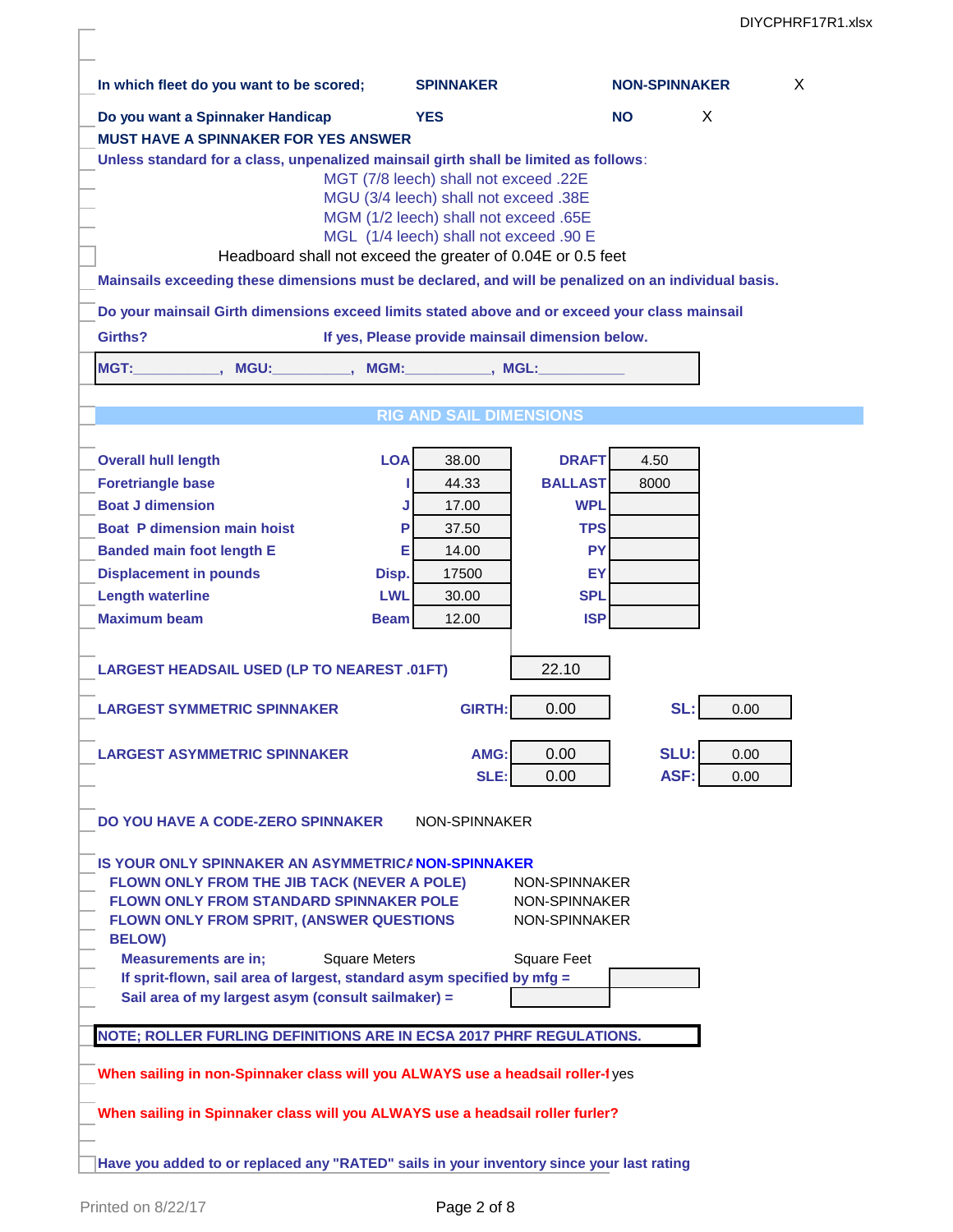| <b>CERTIFICATE?</b>                                                                                                                         | no                    |                                                                |                            |                   |                           |
|---------------------------------------------------------------------------------------------------------------------------------------------|-----------------------|----------------------------------------------------------------|----------------------------|-------------------|---------------------------|
| <b>IF YES PLEASE SPECIFY:</b>                                                                                                               |                       |                                                                |                            |                   |                           |
|                                                                                                                                             |                       |                                                                |                            |                   |                           |
|                                                                                                                                             |                       |                                                                |                            |                   |                           |
|                                                                                                                                             |                       |                                                                |                            |                   |                           |
|                                                                                                                                             |                       |                                                                |                            |                   |                           |
| Can your boat power at 80% of hull speed in calm seas?                                                                                      |                       |                                                                | yes                        |                   |                           |
| List all restoration work, repair or modification (whether performed by you, the previous                                                   |                       |                                                                |                            |                   |                           |
| owners or others) made to your boat since its manufacture. This applies to all work                                                         |                       |                                                                |                            |                   |                           |
| whether it replicates the original design or not.                                                                                           |                       |                                                                |                            |                   |                           |
| Enter "N/A" if no changes repairs or modifications.                                                                                         |                       |                                                                | <b>N/A</b>                 |                   |                           |
|                                                                                                                                             |                       |                                                                |                            |                   |                           |
|                                                                                                                                             |                       |                                                                |                            |                   |                           |
|                                                                                                                                             |                       |                                                                |                            |                   |                           |
|                                                                                                                                             |                       |                                                                |                            |                   |                           |
| Does your boat have a self-bailing cockpit, fixed perths, galley facilities, and the ability<br>to be self supporting for a weekend cruise? |                       | Yes                                                            |                            |                   |                           |
|                                                                                                                                             |                       |                                                                |                            |                   |                           |
| IN WHICH FLEET DO YOU WANT TO BE SCORED:                                                                                                    |                       |                                                                |                            |                   |                           |
|                                                                                                                                             | <b>SPINNAKER</b>      |                                                                | NON-SPINNAKER <sub>X</sub> |                   |                           |
|                                                                                                                                             |                       |                                                                |                            |                   |                           |
| <b>I HEREBY ACKNOWLEDGE AND AGREE THAT THE ABOVE INFORMATION IS CORRECT AND</b>                                                             |                       |                                                                |                            |                   |                           |
|                                                                                                                                             |                       |                                                                |                            |                   |                           |
| <b>VERIFIABLE ANY TIME BY THE OFF SOUNDINGS CLUB HANDICAPPER</b>                                                                            |                       |                                                                |                            |                   |                           |
|                                                                                                                                             |                       |                                                                |                            |                   |                           |
|                                                                                                                                             |                       | The following is for the handicapper to fill in final ratings. |                            |                   |                           |
|                                                                                                                                             |                       | <b>BOAT TYPE: Island Packet</b>                                | 35                         |                   |                           |
|                                                                                                                                             |                       |                                                                |                            |                   |                           |
|                                                                                                                                             | <b>DESIGN J:</b>      | 17                                                             | <b>SPINN.</b>              | <b>NON-SPINN</b>  |                           |
|                                                                                                                                             | <b>BASE HANDICAP:</b> |                                                                |                            | 205               |                           |
| <b>EXCESS MAINSAIL GIRTH:</b>                                                                                                               |                       |                                                                |                            | $\overline{O}$    |                           |
| <b>EXCESS MAINSAIL FT - ACTUAL E/STD E:</b>                                                                                                 |                       |                                                                |                            | 0                 |                           |
|                                                                                                                                             | $LP \%$ OF J:         | 130%                                                           |                            | 10                |                           |
| <b>POLE FLOWN SPINNAKER G/TPS OR AMG/TPS:</b>                                                                                               |                       |                                                                |                            |                   |                           |
| <b>DECK STEPPED ASYM SPINN CREDIT:</b>                                                                                                      |                       |                                                                |                            |                   |                           |
| ASYM SPRIT SPINN ACTUAL SA/STD SA:                                                                                                          |                       |                                                                |                            |                   |                           |
| <b>MAST ACTUAL "I"/STD. "I":</b>                                                                                                            |                       |                                                                |                            | $\mathbf{0}$      |                           |
|                                                                                                                                             | <b>PROPELLER:</b>     | 2bld fixed                                                     |                            | 6                 |                           |
|                                                                                                                                             | <b>MISCELANEOUS:</b>  |                                                                |                            | $\mathbf 0$       |                           |
| <b>ROLLER FURLING ADJUSTMENT:</b>                                                                                                           |                       |                                                                |                            | 3                 |                           |
| <b>FINAL HANDICAP:</b><br><b>DESIGNATED CLASS:</b>                                                                                          |                       | T ON T- TCF                                                    |                            | 224<br>0.83979328 |                           |
|                                                                                                                                             |                       |                                                                |                            |                   |                           |
| $TCF = 650/(550+phrf)$                                                                                                                      |                       |                                                                |                            |                   |                           |
| DIYC Handicappers signature: Paul von Maffei                                                                                                |                       |                                                                |                            |                   | DATE: 08/23/2017          |
|                                                                                                                                             |                       |                                                                |                            |                   |                           |
| <b>COMMENTS FROM THE HANDICAPPER:</b>                                                                                                       |                       |                                                                |                            |                   | <b>EXPIRES 12-31-2017</b> |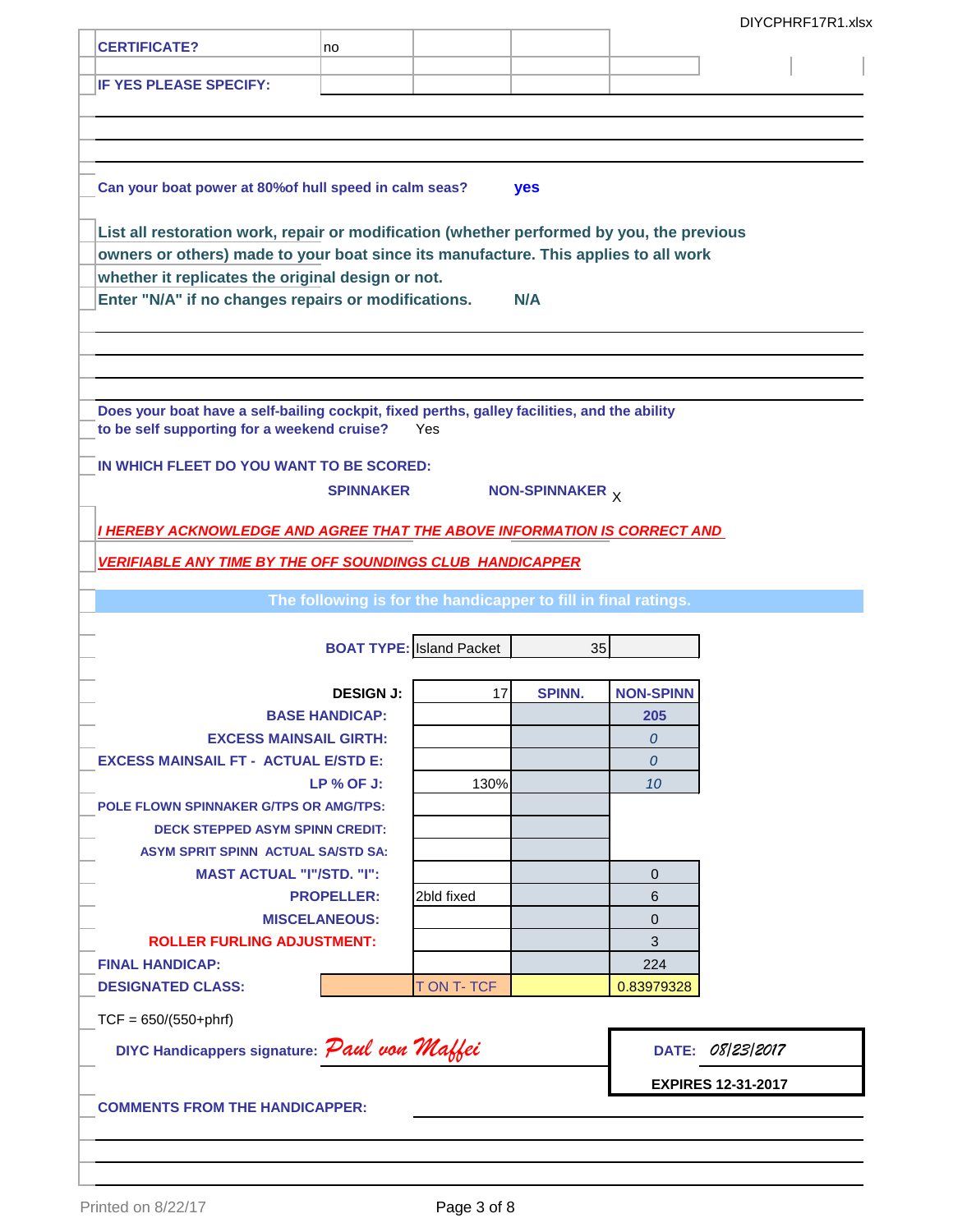|  |  |  | DIYC-PHRF-17-APPLICATION |  |
|--|--|--|--------------------------|--|
|  |  |  |                          |  |
|  |  |  |                          |  |
|  |  |  |                          |  |
|  |  |  |                          |  |
|  |  |  |                          |  |

Г